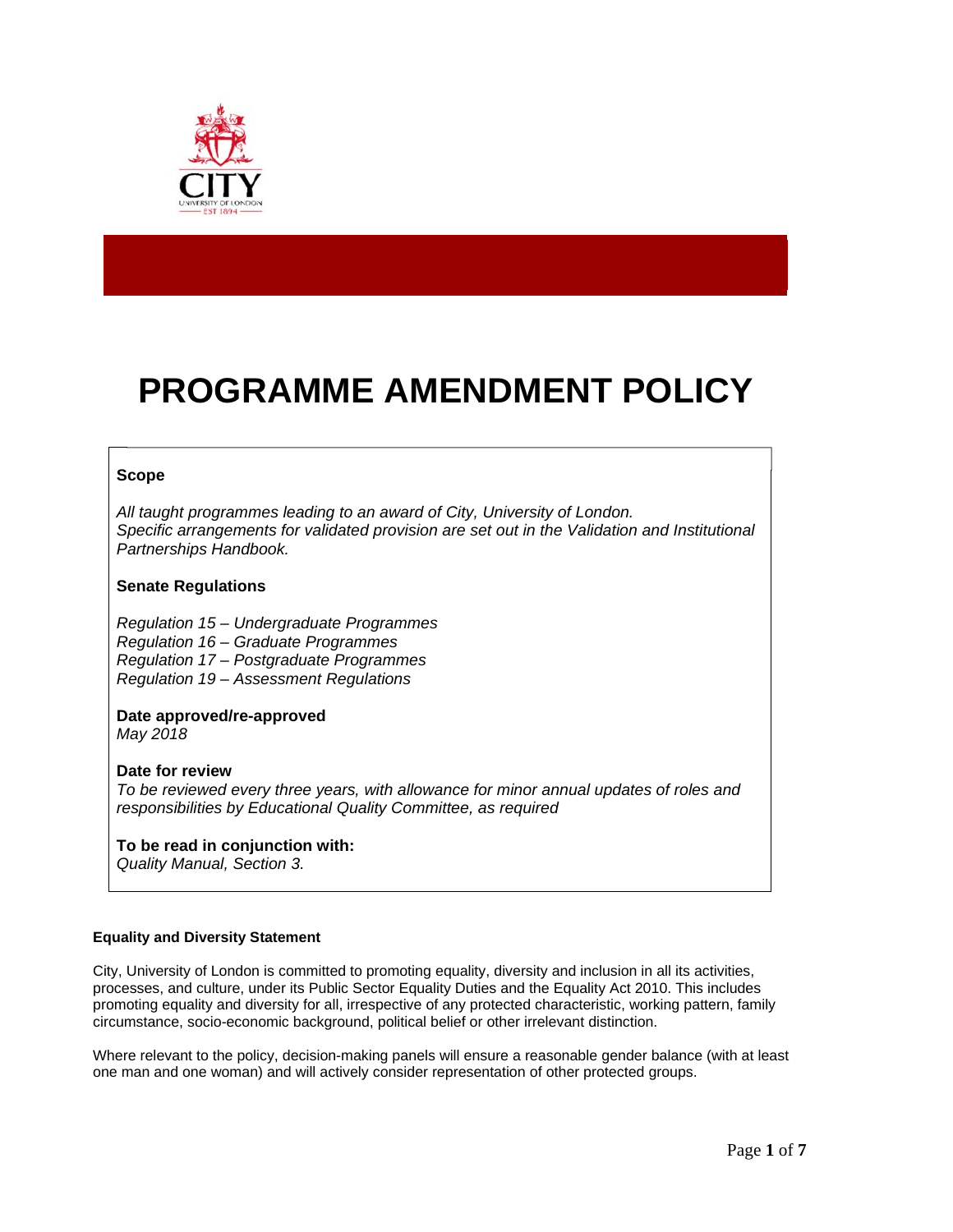# **Programme Amendment Policy**

This policy relates to:

- Amendments to existing modules or programmes of study, that lead to an award of the University.
- The proposal of new modules within an existing programme.

New modules proposed as part of a new programme will be considered through the Programme Approval process.

# **Principles**

City, University of London is committed to the continual development of its programmes, taking account of student feedback, developments within the relevant discipline, pedagogic practice, Periodic Review, as well as in response to views of external examiners and professional, statutory and regulatory bodies.

City must ensure that any proposed changes to modules and programmes are academically sound, align to City's Vision and Strategy, meet City's Credit Framework, and can be appropriately resourced. Programme and module amendments must therefore be formally approved as outlined below.

## **Types of Amendment**

The approval process for amendments to both modules and programmes is dependent on the degree of change that is being proposed, and the potential impact on the structure of the programme, resourcing and the student learning process. The key factors in determining the type of change are consideration of the impact of the proposed change for:

- the structure and balance of the programme in relation to its educational aims
- the learning outcomes and content
- the wider practical implications for the student learning experience.

There are three types of amendments: editorial, minor and major. Examples of each are given as illustrations. Further guidance on the classification of amendments can be obtained from Student and Academic Services.

## Editorial Amendment

Editorial changes are amendments that do not change the outcomes or nature of the module or programme.

Examples of editorial amendments include:

- Clarification of existing content, including variation to the content of individual lectures, seminars or discipline specific delivery methods that occur within a module, without diverging from the overall approved module specification.
- Updating factual information, for example changes to a School or Department name, or updating URLs.
- Updating of reading lists, which have been approved by the Library.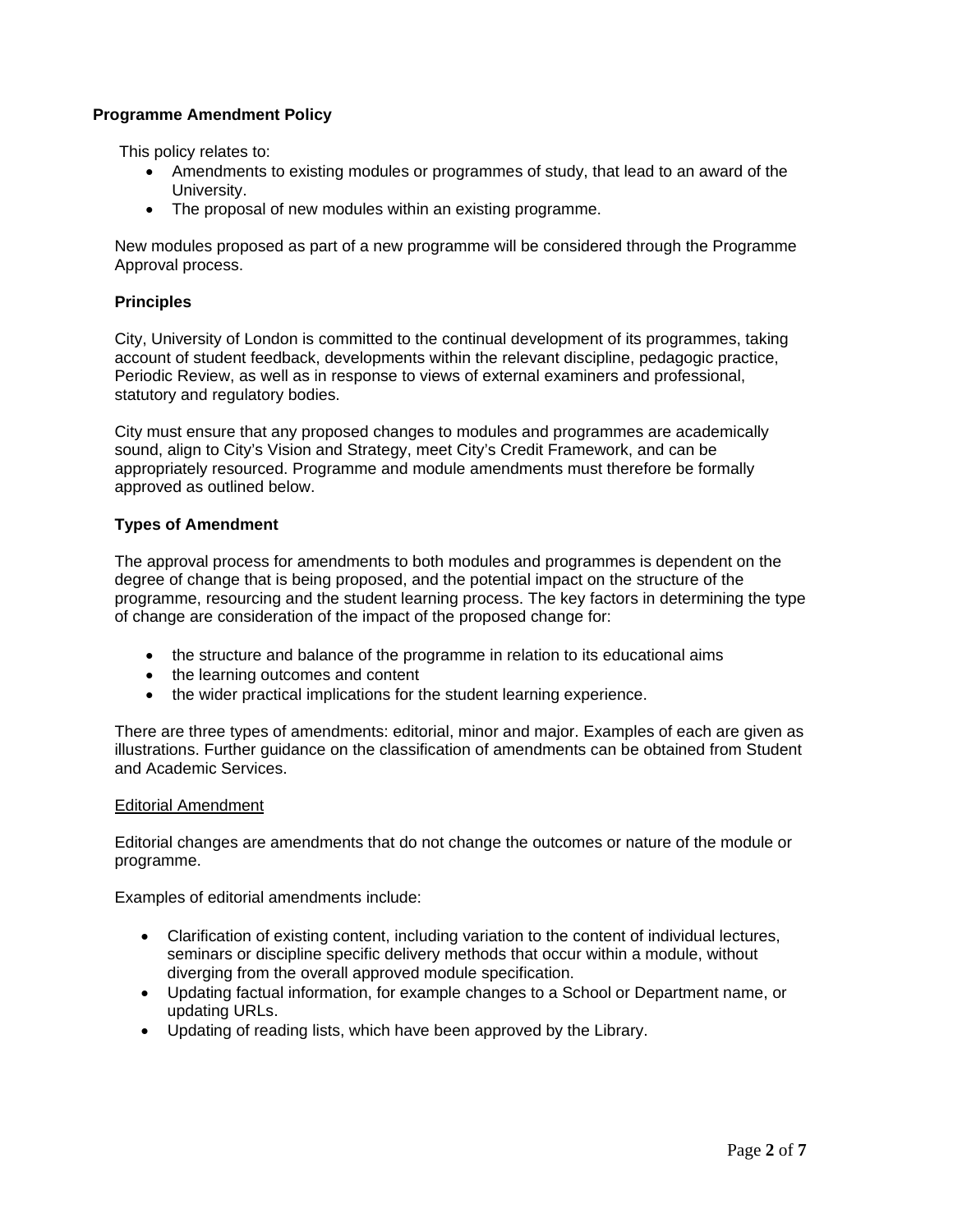## Minor Amendments

Minor amendments are changes that have implications for how a module/programme is delivered and/or assessed, which do not amount to a major change.

Examples of minor amendments include:

- Change to a module title
- Changes to assessment within a module
- Minor variations in content
- Changes to pre- and co-requisites
- Approval of new modules
- Discontinuation/suspension of modules
- Changes to learning outcomes of a module
- Changes to the credit value or level of a module
- Changes to the weighting of modules/assessment within the overall degree
- Changing of modules from core to elective and vice versa

Where modules have been suspended, they will be automatically withdrawn if they have not been reinstated within 3 years.

#### Major Amendments

Major amendments are those that change the learning outcomes, the nature of a large part of an entire programme, or a significant material change which would affect the marketization of the programme.

Examples of major amendments are:

- Change to the title of a programme of study
- Change to the educational purpose of a programme which results in substantial change to the programme aims, learning outcomes, teaching and learning and/or assessment strategy as set out in the Programme Specification, e.g. addition of a mode of study, curriculum redesign, increase or decrease in the total number of credits for the programme
- Substantive change to a number of modules which would impact on the overall programme learning outcomes.

Major amendments require institutional level approval. The nature of the approval process will be proportionate to the change being proposed. Dependent on the scale of the change, major amendments may need to be considered through the full Programme Approval Process. Further guidance on the scale of the proposed change, and the process for consideration and approval, should be sought from Student and Academic Services.

## **Consultation and communication with current students and applicants**

City has a legal responsibility to provide clear and accurate information to students and applicants on their programme of study, as well as any material changes. If a suggested amendment could have altered a student's decision to take up an offer on a programme, should they have known about it in advance, then the consent of all affected students on a programme will need to be obtained.

If proposed changes to modules and programmes affect published and/or material information, it is expected that the views of students on the programme are taken into consideration prior to the proposed change being formally considered, normally through Staff Student Liaison Committees (SSLCs).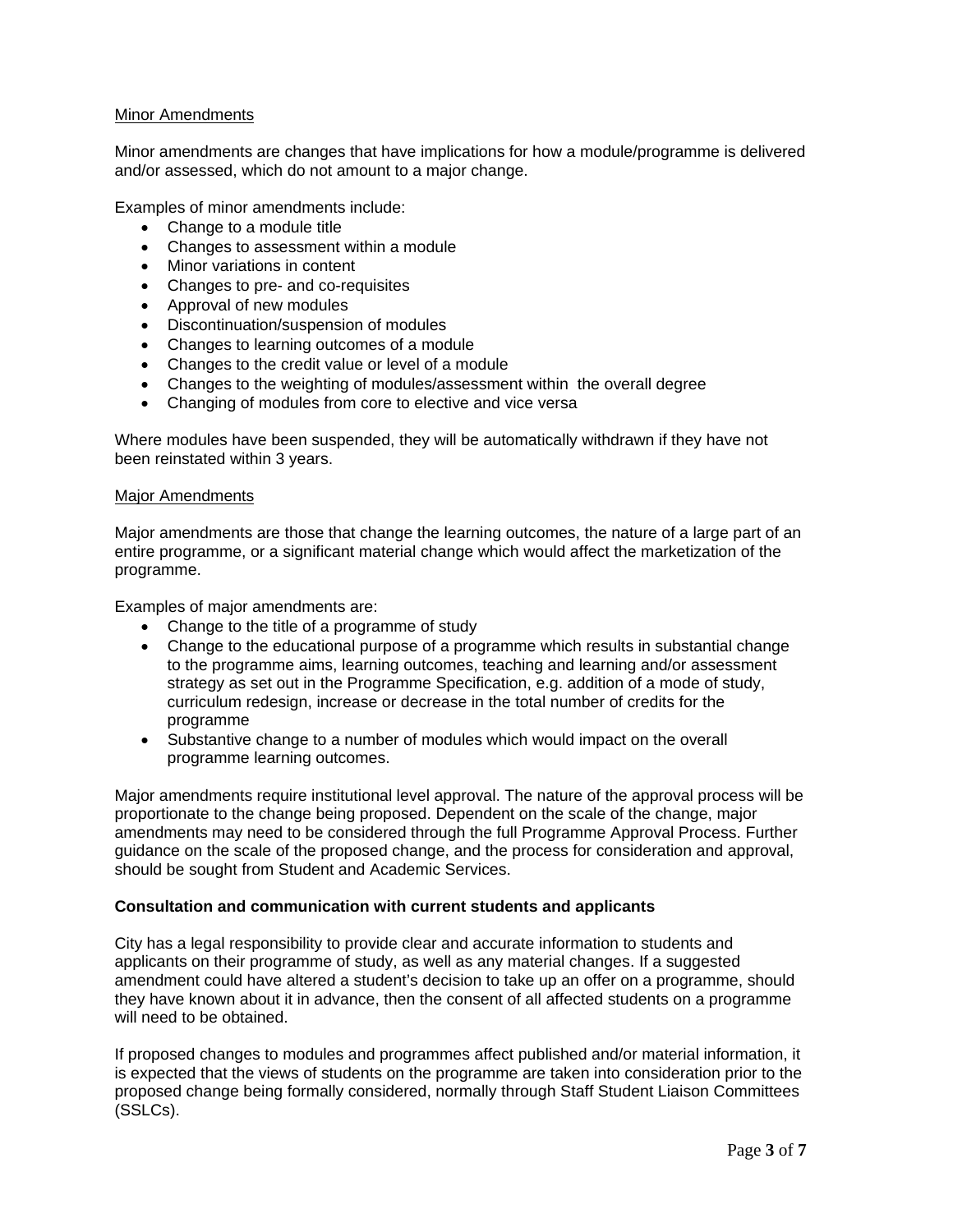Areas which need careful consideration include:

- Entry requirements
- Core modules
- Core hours
- Assessment
- The range of elective modules offered
- Award name
- Length of course
- Professional accreditation
- Additional costs

Applicants and students must be informed of changes to material information at the earliest possible opportunity. Major changes to undergraduate programmes will normally be approved by the start of the UCAS application cycle. This is in order to avoid informing applicants of substantial changes to programmes at the time of making an offer, or after an offer has been made. Further details relating to student consultation are provided in the Programme Amendment Guidance.

Timely communication should also take place with current students for changes impacting the programme which fall outside the scope of this policy, e.g. changes to the core group of academic staff for a programme to maintain academic expertise due to a staff departure, sabbatical leave or reallocation of teaching responsibilities.

## **Timings for Approval**

The purpose of establishing deadlines is to ensure that timely and clear information can be made available to students and applicants to inform their academic choices. The deadline for changes to modules and programmes are detailed in the programme amendment guidance.

All amendments should be submitted to Student and Academic Services by the published deadline.

In the event of significant unforeseen circumstances, the Deputy President and Provost retains the discretion, advised by Student and Academic Services, to consider approval of minor changes to modules and programmes after the published deadline. In such circumstances, careful consideration will be given to appropriate consultation and/or communication with students, and where appropriate, applicants. Advice should be sought from Student and Academic Services in the first instance.

## **Amendment Approval**

City monitors and takes oversight of cumulative change within its programmes of study to ensure that the educational purpose and coherence remains appropriate. To enable this School Programme Approval and Review Committees should review annually all proposed amendments across a programme for the following academic year.

This ensures that City is meeting its regulatory expectation to have oversight of cumulative change on a programme, and for programme teams and PARC to view proposed changes to a programme or assessment strategy holistically, and consider the impact on the student experience. Information on shared modules can be found in the Guidance.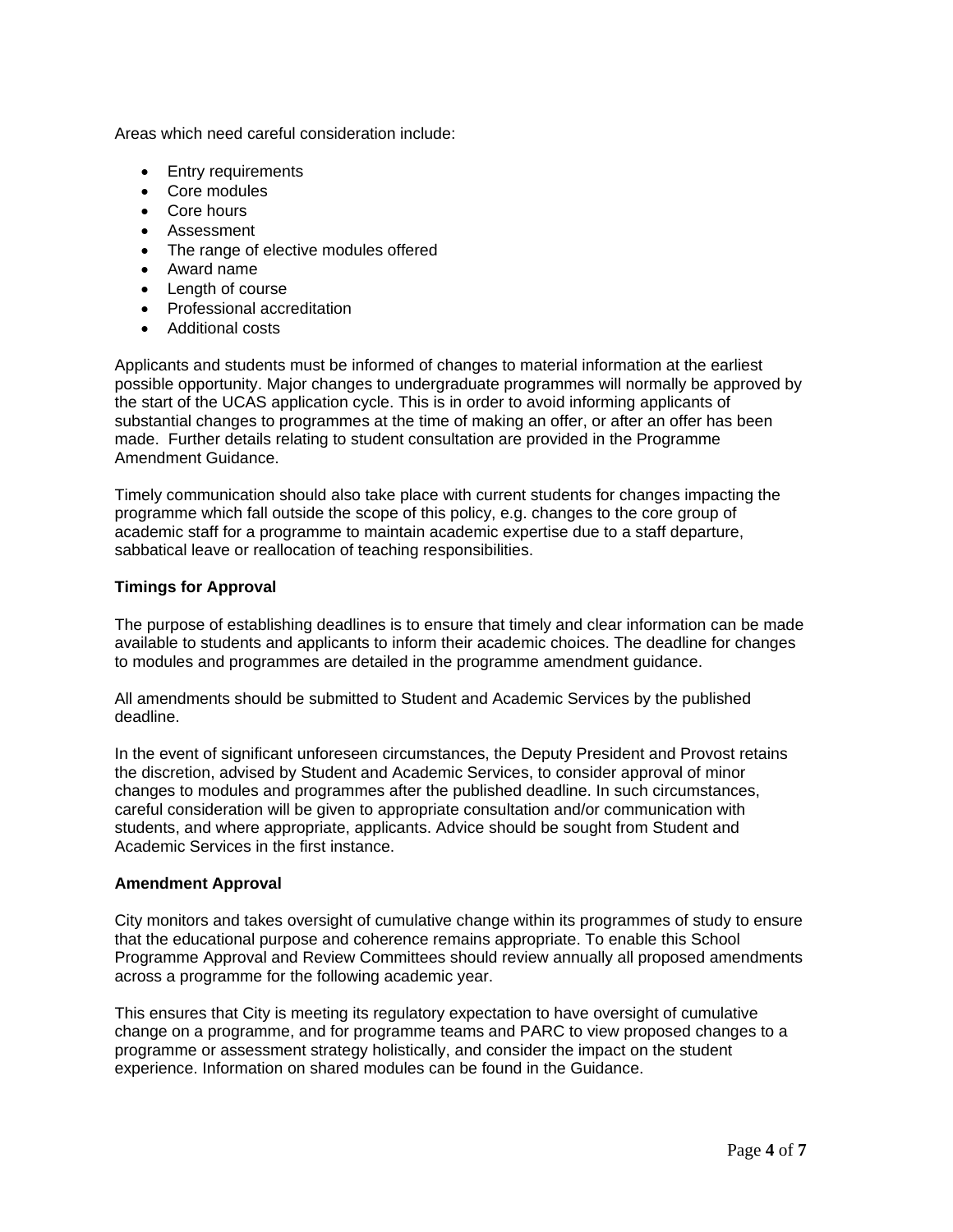A record of programme amendments should be considered during the Annual Programme Evaluation. An overview of amendments made between each Periodic Review will be included as part of the Periodic Review documentation.

Where the volume of cumulative change for a programme constitutes a major amendment, a programme may be required to seek re-approval through the Programme Approval process. The Periodic Review process may also be used for this purpose if it is considered appropriate. Advice should be sought from Student and Academic Services where a PARC considers the volume of cumulative change to amount to a major amendment.

## Editorial amendments

Editorial amendments can be undertaken at any time and do not require formal approval. Changes to module specifications should be submitted to the PARC Secretary for checking and monitoring. Once authorised by the PARC Secretary these changes are then made with immediate effect.

## Minor amendments

Minor amendments require approval from the School PARC, which has delegated authority from the Board of Studies, after appropriate consultation with students.

PARC is responsible for consideration of proposed amendments at a level of detail reflecting the classification of proposed change. The Committee should assure itself that:

- there is a sound case for the proposed amendment
- students have been effectively consulted and, where appropriate, are favourable to the proposed amendment
- City's legal obligations with regard to the accurate and timely dissemination of information to students and potential students are not compromised by the amendment
- there remains a coherent and academic rationale for the content, structure, delivery and assessment of the provision
- any proposed changes to assessment continue to enable students to meet the learning outcomes
- the educational aims and learning outcomes remain appropriate
- the any additional resourcing required by the amendment has been agreed by the School

Where appropriate, Schools should seek input from the relevant Professional Services in advance of the submission of changes.

## Major amendments

A major amendment should first be approved by PARC, according to the above criteria for minor amendments. If satisfied, the proposed major amendment must then be agreed by the Deputy President and Provost, advised by Student and Academic Services or the University Programme Approval Committee (UPAC). Where a major amendment may involve a change of degree title, the strategic and market implications for City and the potential impact on student recruitment will be considered.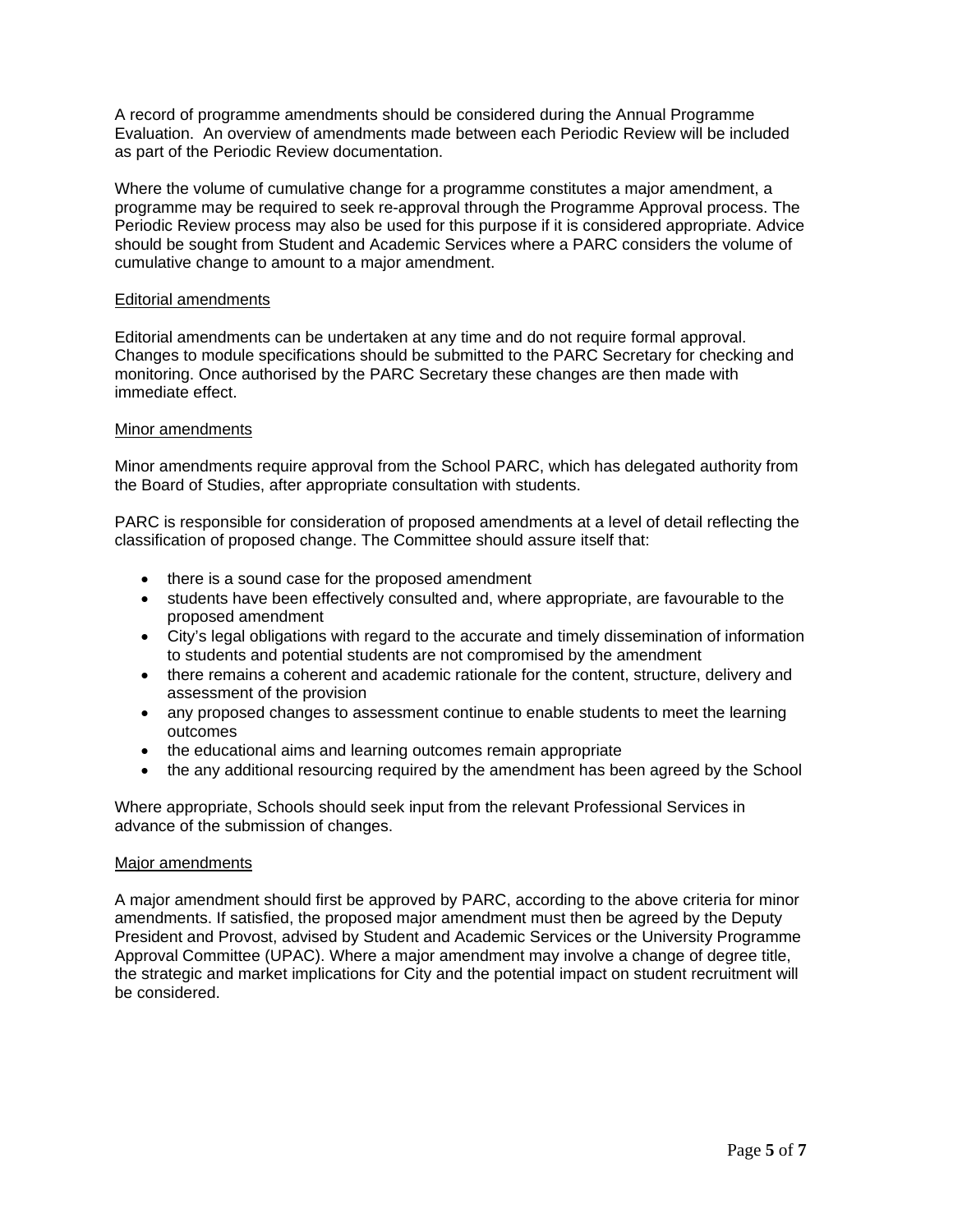# **Following Approval**

PARC Secretaries are responsible for the timely forwarding of final versions of documentation to Student and Academic Services for final approval. Student and Academic Services will liaise with the relevant Professional Services to ensure that the module and/or programme information is updated and correct on internal systems.

Programme Directors are responsible overall for ensuring that students are provided with up to date information about their current programme, including their choice of options. In particular, Programme Directors are responsible for notifying all affected current students, in writing, at the earliest opportunity of any approved changes to their module(s)/programme(s) (including any new modules), and for ensuring that the programme handbook(s) and programme specification(s) are amended appropriately.

## **Monitoring**

Student and Academic Services will provide an annual report to Educational Quality Committee and Senate giving an overview of programme amendments.